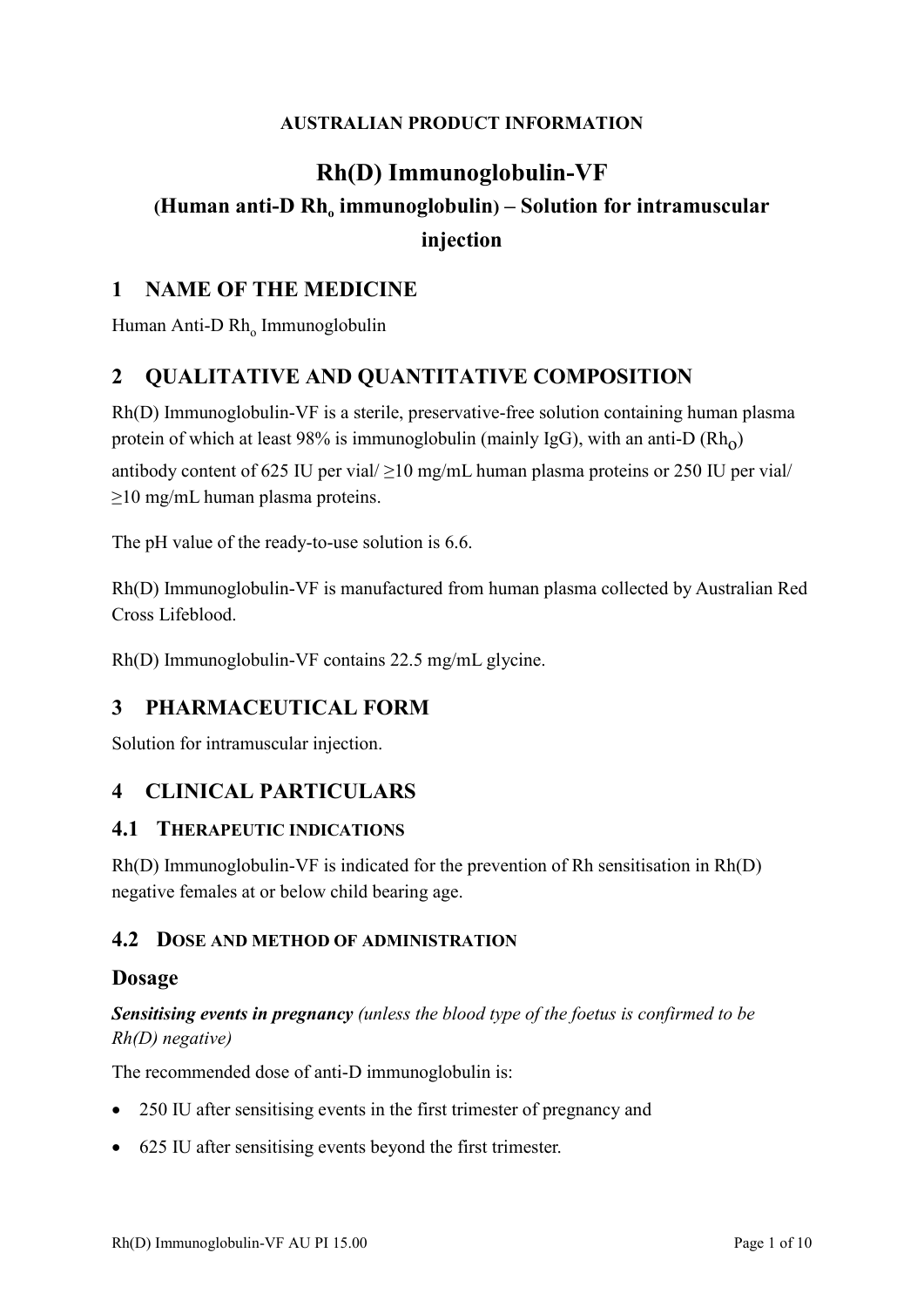If the gestational age is not known with certainty and the possibility exists that the gestational age is 13 weeks or more, 625 IU should be given.

In twin and multiple pregnancies in the first trimester, 625 IU should be given.

The dose should be given as soon as possible and within 72 hours of the event.

Sensitising events include normal delivery, miscarriage, termination of pregnancy, ectopic pregnancy, chorionic villus sampling, amniocentesis, cordocentesis, abdominal trauma considered sufficient to cause foeto-maternal haemorrhage, antepartum haemorrhage and external cephalic version.

Since evidence of the efficacy of these doses is limited, it is recommended that the magnitude of foeto-maternal haemorrhage is assessed and further doses given as necessary. As a guide, a dose of 625 IU will protect against a foeto-maternal haemorrhage of up to 6 mL of Rh(D) positive red blood cells. For haemorrhages greater than 6 mL, the recommended dose is 100 IU per mL Rh(D) positive red blood cells.

## *Transfusion of Rh(D) positive blood*

The recommended dose of anti-D immunoglobulin is:

• 100 IU per mL Rh(D) positive red blood cells.

### **Administration**

If the product appears to be turbid by transmitted light or contains any sediment it must not be used. **The product does not contain an antimicrobial preservative. It must, therefore, be used immediately after opening the vial. Any unused solution must be discarded appropriately.**

Rh(D) Immunoglobulin-VF should be brought to room temperature before use, and given slowly by deep intramuscular injection using an appropriate sized needle. If a large dose is required, it is advisable to administer it in divided doses at different sites. This applies in the case of doses above 2 mL for children up to 20 kg body weight and doses above 5 mL for persons above 20 kg body weight.

Hyaluronidase and/or a suitable local anaesthetic may be added to the injection if desired.

#### **4.3 CONTRAINDICATIONS**

Rh(D) Immunoglobulin-VF is contraindicated in:

- an  $Rh(D)$  positive or  $D^U$  positive individual
- an Rh(D) negative and  $D^{\text{u}}$  negative individual previously sensitised to the Rh(D) antigen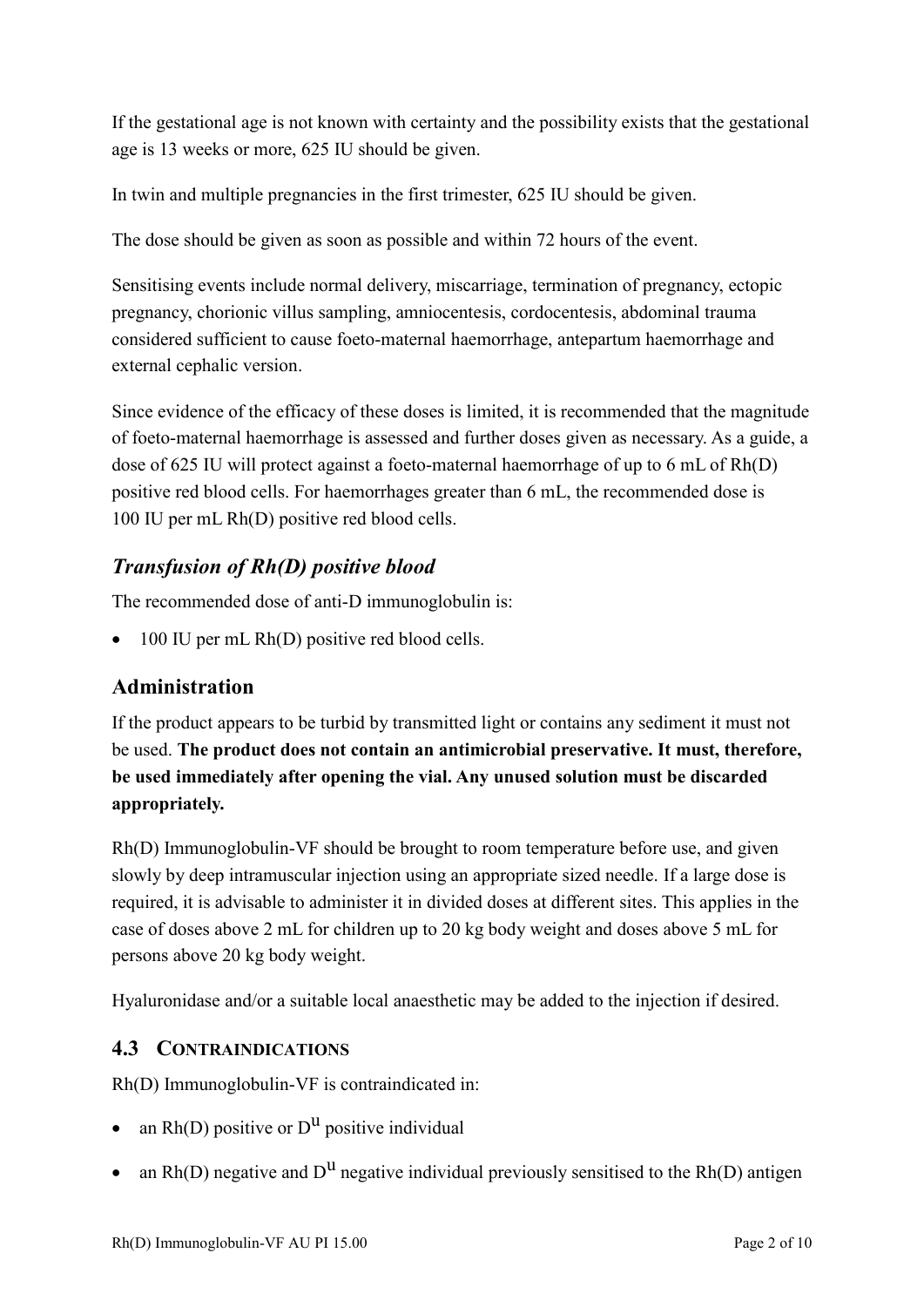**Note:** Although there is no benefit in administering Rh(D) Immunoglobulin-VF to a woman who is already sensitised to the Rh factor, there is no more risk than when the product is given to a woman who is not sensitised

- patients who have had a true anaphylactic reaction to the active substance or to any of the components of the product
- patients with Immunoglobulin A (IgA) deficiency, unless they have been tested and shown not to have circulating anti-IgA antibodies, since these patients may experience severe reactions to the IgA which is present in trace amounts
- patients who have severe thrombocytopenia or any coagulation disorder that would contraindicate intramuscular injections.

#### **4.4 SPECIAL WARNINGS AND PRECAUTIONS FOR USE**

### **Route of administration**

**Rh(D) Immunoglobulin-VF MUST NOT be administered intravenously** because of the potential for anaphylactic reactions. Injections must be made intramuscularly, and care should be taken to draw back on the plunger of the syringe before injection in order to be certain that the needle is not in a blood vessel.

## **Hypersensitivity**

Rh(D) Immunoglobulin-VF contains trace amounts of IgA which may provoke anaphylaxis in patients with anti-IgA antibodies, such as those with IgA deficiency.

Rh(D) Immunoglobulin-VF should be given with caution to patients with a history of prior systemic allergic reactions following the administration of human immunoglobulin preparations. Rarely, Rh(D) Immunoglobulin-VF can induce a precipitous fall in blood pressure with anaphylactic reaction, even in patients who had tolerated previous treatment with human immunoglobulins. In case of anaphylactic reaction, the treatment should be stopped immediately.

In the case of shock, treatment should follow the guidelines of shock therapy.

Patients should be observed for at least 20 minutes after administration of Rh(D) Immunoglobulin-VF. Particularly in cases of inadvertent intravenous injection, patients should be observed for longer term (at least 1 hour) after administration.

### **Obesity**

There is some evidence that the intramuscular administration of Rh(D) Immunoglobulin-VF in patients with a body mass index  $(BMI) \ge 30$  is associated with an increased risk of lack of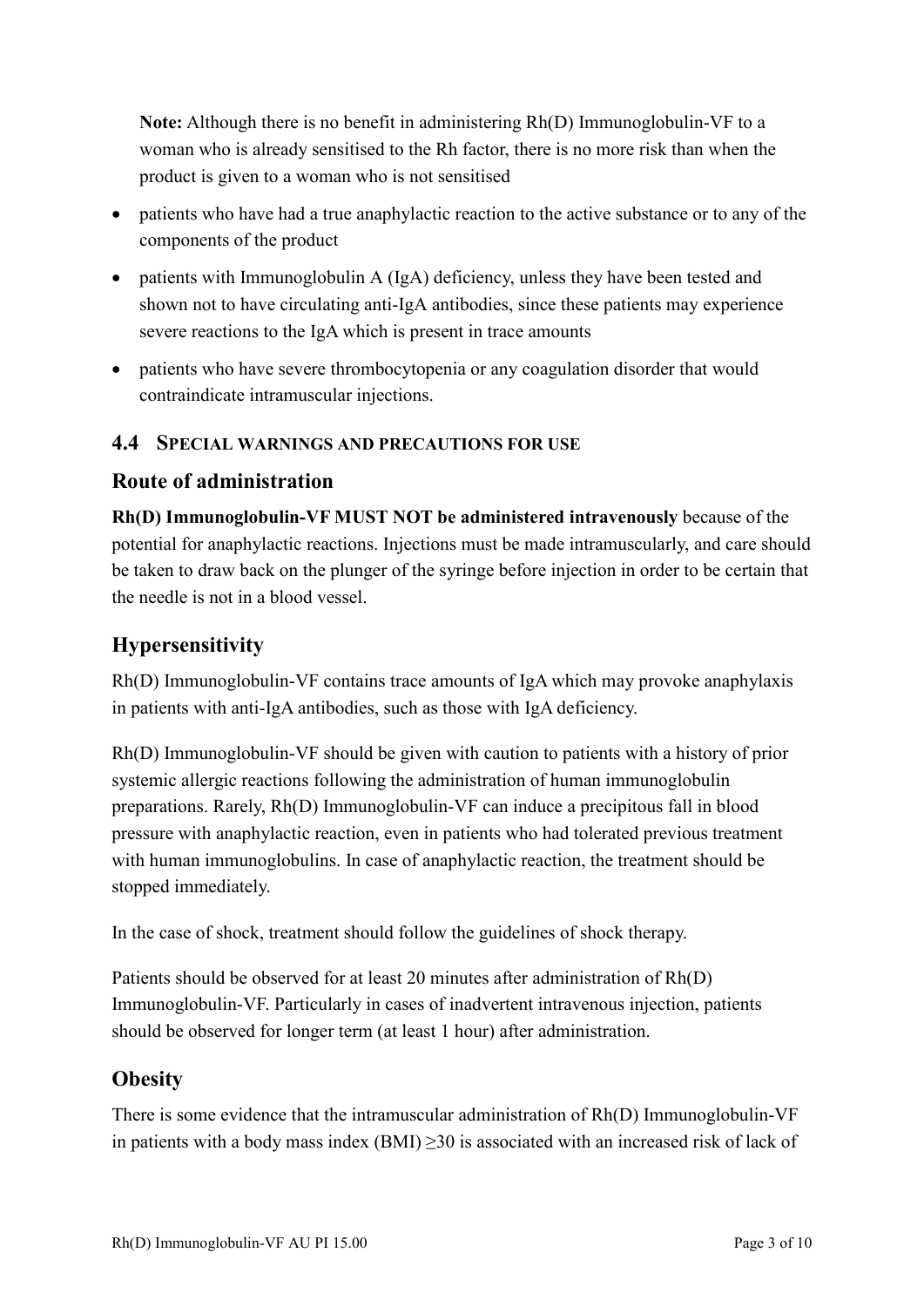effect. Therefore in these patients, it is recommended that the clearance of foetal cells and the presence of Rh(D) antibody be confirmed post administration.

## **Pathogen safety**

This product is made from human plasma. Products made from human plasma may contain infectious agents, such as viruses and theoretically Creutzfeldt-Jakob Disease (CJD) agents, that can cause disease. The risk that such products will transmit an infectious agent has been reduced by screening plasma donors for prior exposure to certain infectious agents and by testing for the presence of certain viral markers.

In addition, the manufacturing process for Rh(D) Immunoglobulin-VF contains specific steps to reduce the possibility of viral transmission including pasteurisation for viral inactivation and nanofiltration for virus removal. The current procedures applied in the manufacture of this product are effective against enveloped viruses such as human immunodeficiency virus (HIV), hepatitis B virus (HBV) and hepatitis C virus (HCV), and the non-enveloped viruses, such as hepatitis A virus (HAV) and human parvovirus B19.

There is reassuring clinical experience regarding the lack of parvovirus B19 transmission with immunoglobulins and the nanofiltration step of the manufacturing process has been shown to remove such viruses (or viruses of similar size). The product is known to contain antibodies to the virus.

Immunoglobulins for intramuscular injection, prepared by this process from plasma screened by current methods, have not been implicated in the transmission of viral infectious diseases including human immunodeficiency virus (HIV). Studies using plasma spiked with HIV have shown that the Cohn cold-ethanol fractionation process produces a very large reduction in virus titre with undetectable levels in the immunoglobulin fraction. Epidemiological studies have not recognised any cluster of AIDS patients or HIV seroconversion in immunoglobulin recipients.

Despite these measures, such products may still potentially transmit disease. There is also the possibility that other known or unknown infectious agents may be present in such products.

Vaccination for patients in receipt of medicinal products from human plasma should be considered where appropriate.

It is strongly recommended that every time that Rh(D) Immunoglobulin-VF is administered to a patient, the name and batch number of the product are recorded in order to maintain a link between the patient and the batch of the product.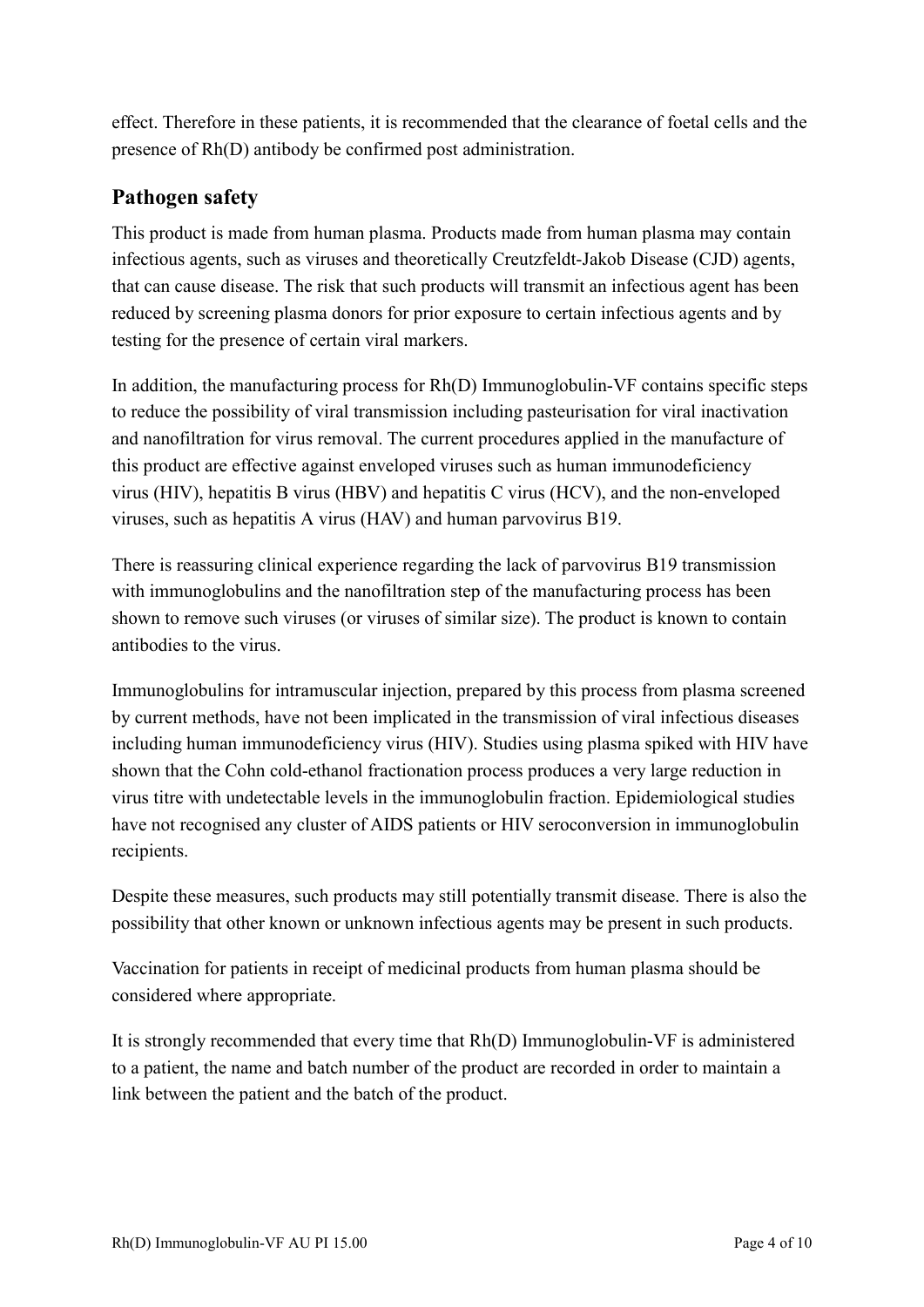## **Use in the elderly**

The use of this product in the elderly population has not been established in appropriate studies. To date, this population is not over-represented in spontaneous reports of adverse events associated with the use of CSL's intramuscular immunoglobulin products.

### **Paediatric use**

In case of postnatal use, Rh(D) Immunoglobulin-VF must not be given to the newborn infant. Babies born of women given Rh(D) Immunoglobulin-VF antepartum may have a weakly positive Coombs' test at birth.

The use of this product in the paediatric population has not been established in appropriate studies. To date, this population is not over-represented in spontaneous reports of adverse events associated with the use of CSL's intramuscular immunoglobulin products.

## **Effects on laboratory tests**

After injection of immunoglobulin, the transitory rise of the various passively transferred antibodies in the patient's blood may result in misleading positive results in serological testing.

The results of blood typing and antibody testing including the Coombs' test, are significantly affected by the administration of anti-D immunoglobulin through passive transmission of antibodies to erythrocyte antigens (e.g. anti-A, anti-B, anti-D) particularly in Rh(D) positive neonates whose mothers have received antepartum prophylaxis. **When performing red cell antibody screening, take blood prior to the administration of Rh(D) Immunoglobulin-VF.**

## **4.5 INTERACTIONS WITH OTHER MEDICINES AND OTHER FORMS OF INTERACTIONS**

Rh(D) Immunoglobulin-VF should not be mixed with other pharmaceutical products, except as indicated (see section 4.2 Dose and method of administration).

*Live attenuated virus vaccines:* Passively acquired antibody can interfere with the response to live, attenuated virus vaccines. Therefore, administration of such vaccines, e.g. poliomyelitis or measles, should be deferred until approximately three months after passive immunisation. In the case of measles, the decrease in efficacy may persist for up to one year. Therefore, patients receiving measles vaccine should have their antibody status checked. By the same token, immunoglobulins should not be administered for at least two weeks after such a vaccine has been given.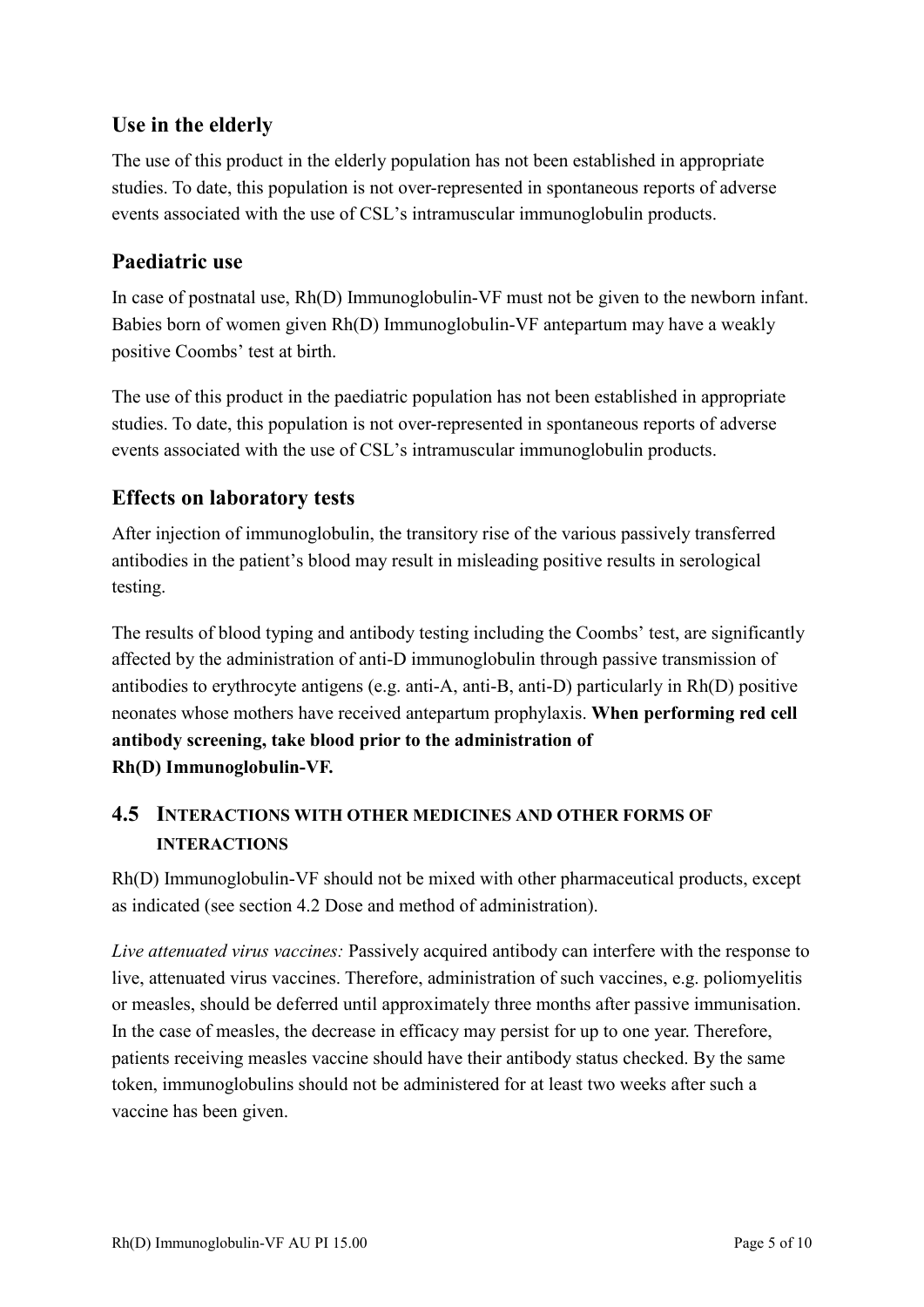### **4.6 FERTILITY, PREGNANCY AND LACTATION**

## **Effects on fertility**

No reproductive toxicity studies have been conducted with Rh(D) Immunoglobulin-VF. There have been no reports of such effects associated with the use of CSL's plasma-derived therapeutic medicines.

## **Use in pregnancy**

The safety of this medicinal product for use in human pregnancy has not been established in controlled clinical trials. The use of anti-D immunoglobulin during the third trimester in doses as high as 1500 IU antibody has been reported to produce no evidence of haemolysis in the infant. The presence of passively administered Rh(D) Immunoglobulin-VF in the maternal blood sample can, however, affect the interpretation of laboratory tests to identify the patient as a candidate for Rh(D) Immunoglobulin-VF.

## **Use in lactation**

The safety of this medicinal product for use during lactation has not been established in controlled clinical trials. Immunoglobulins are excreted in breast milk, however, it is not known whether this applies to passively administered Rh(D) Immunoglobulin-VF.

#### **4.7 EFFECTS ON ABILITY TO DRIVE AND USE MACHINES**

Rh(D) Immunoglobulin-VF has no influence on the ability to drive and use machines.

### **4.8 ADVERSE EFFECTS (UNDESIRABLE EFFECTS)**

Local tenderness, erythema and stiffness may occur at the site of injection and may persist for several hours. This may occur after any intramuscular injection. In the clinical trial with Hepatitis B Immunoglobulin, the following general and local reactions were recorded in the 58 healthy subjects (total number of events, up to and including 7 days post injection; pasteurised/unpasteurised product): malaise (20/22 events), drowsiness (13/17 events), induration (10/4 events), sensation of fever (4/4 events), chills (3/3 events), sweating (3/1 events) and warmth/heat when touched (0/4 events). There was an overall higher reporting of local tolerance adverse events at the injection site for the unpasteurised product, such as pain (32/52 events), bruising (10/22 events), redness (2/8 events) and irritation (2/4 events).

Mild pyrexia, malaise, drowsiness and urticaria have been reported occasionally after injections of immunoglobulins. True allergic responses are rare. Skin lesions, headache, dizziness, nausea, generalised hypersensitivity reactions and convulsions have been reported on rare occasions.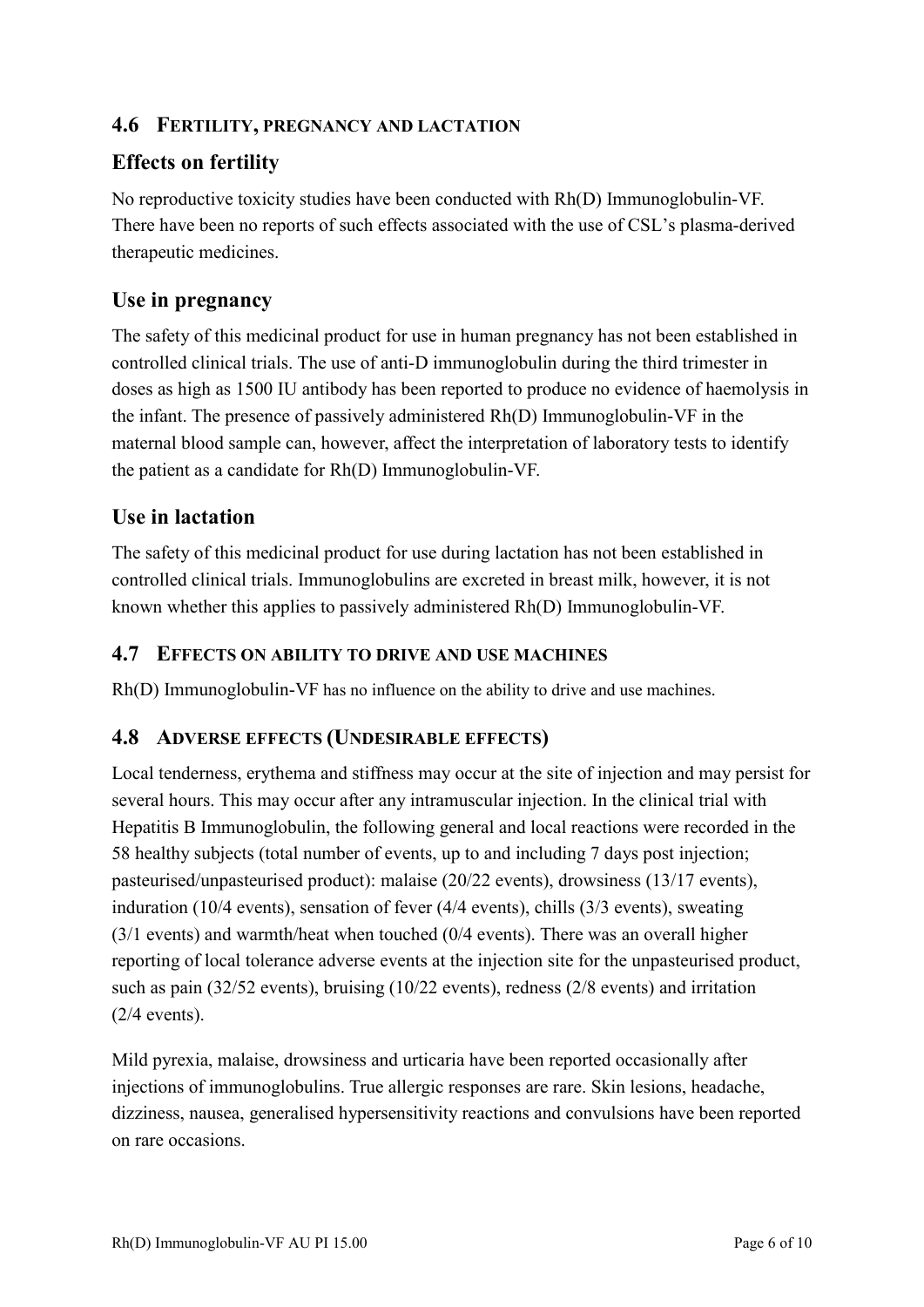### **Reporting suspected adverse effects**

Reporting suspected adverse reactions after registration of the medicinal product is important. It allows continued monitoring of the benefit-risk balance of the medicinal product. Healthcare professionals are asked to report any suspected adverse reactions at www.tga.gov.au/reporting-problems.

### **4.9 OVERDOSE**

The consequences of overdosage are not known.

For information on the management of overdose, contact the Poisons Information Centre on 13 11 26 (Australia).

## **5 PHARMACOLOGICAL PROPERTIES**

### **5.1 PHARMACODYNAMIC PROPERTIES**

### **Mechanism of action**

Rh(D) Immunoglobulin-VF is manufactured from human plasma donated donors who have been immunised to the Rh antigen 'D'. Donations are selected on the basis that they contain high levels of antibodies to the Rh antigen 'D'.

Rh(D) Immunoglobulin-VF contains high levels of antibodies (mainly IgG) directed against the D antigen of Rh-positive red cells. Rh(D) Immunoglobulin-VF acts by suppressing the immune response in Rh negative individuals to Rh(D) positive red cells. Such exposure follows the passage of cells from the foetal to the maternal circulation or the accidental transfusion of Rh(D) positive red cells to an Rh(D) negative individual.

### **Clinical trials**

Clinical studies indicate that the administration of anti-D immunoglobulin to an Rh(D) negative mother within 72 hours of the birth of an Rh(D) positive infant reduces the incidence of Rh isoimmunisation from 12–13% to 1–2%. A small number (1.5–1.8%) of Rh negative mothers are immunised by their Rh positive foetuses despite administration of anti-D immunoglobulin postpartum. Studies have shown that this number can be reduced to less than 1.0% by administering two doses of anti-D immunoglobulin, the first at 28 weeks gestation and the second following delivery.

A comparative clinical trial was conducted to investigate the effect of pasteurisation on the *in vivo* behaviour of intramuscular immunoglobulins using Hepatitis B Immunoglobulin (pasteurised and unpasteurised) as the representative of this group of products. Fifty-eight (58) healthy subjects (28 males and 30 females) each received an intramuscular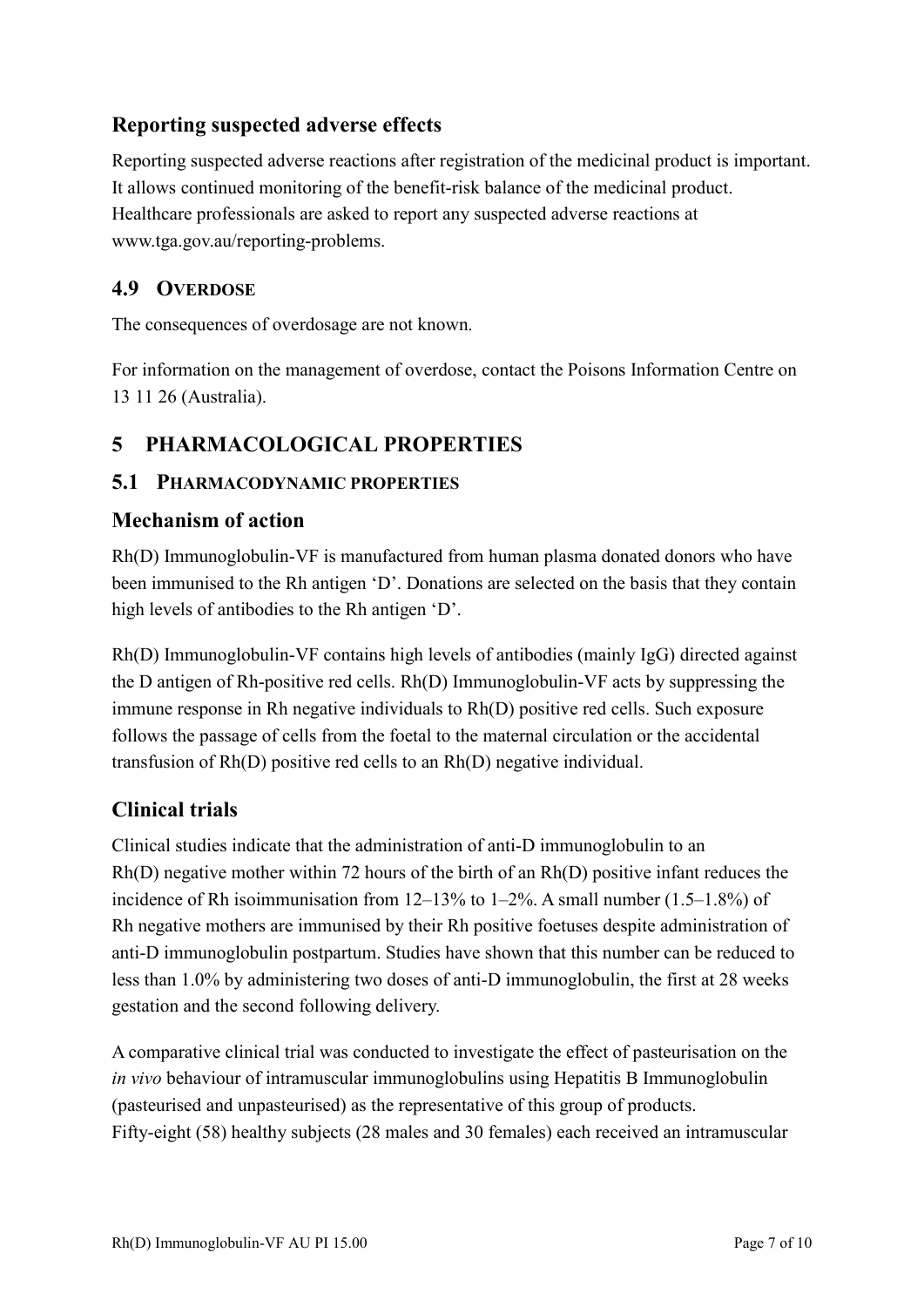injection of pasteurised (viral inactivated) or unpasteurised Hepatitis B Immunoglobulin. No significant clinical differences were observed.

Twenty-eight (28) subjects received the viral inactivated product. Maximal serum concentration of IgG was reached after  $8.0 \pm 5.5$  days (mean $\pm$ s.d.), and the estimated half life of IgG was 27.2±6.6 days (mean±s.d.). These values are consistent with ranges observed with other intramuscular immunoglobulin products.

A clinical trial with Rh(D) Immunoglobulin-VF has not been conducted.

#### **5.2 PHARMACOKINETIC PROPERTIES**

Refer to Section 5.1 Pharmacodynamic Properties.

## **5.3 PRECLINICAL SAFETY DATA**

### **Genotoxicity**

No genotoxicity studies have been conducted with Rh(D) Immunoglobulin-VF. There have been no reports of such effects associated with the use of CSL's plasma-derived therapeutic medicines.

### **Carcinogenicity**

No carcinogenicity studies have been conducted with Rh(D) Immunoglobulin-VF. There have been no reports of such effects associated with the use of CSL's plasma-derived therapeutic medicines.

## **6 PHARMACEUTICAL PARTICULARS**

#### **6.1 LIST OF EXCIPIENTS**

Refer to Section 2 Qualitative and quantitative composition.

#### **6.2 INCOMPATIBILITIES**

This medicinal product must not be mixed with other medicinal products, diluents or solvents, except as indicated (see section 4.2 Dose and method of administration).

#### **6.3 SHELF LIFE**

In Australia, information on the shelf life can be found on the public summary of the Australian Register of Therapeutic Goods (ARTG). The expiry date can be found on the packaging.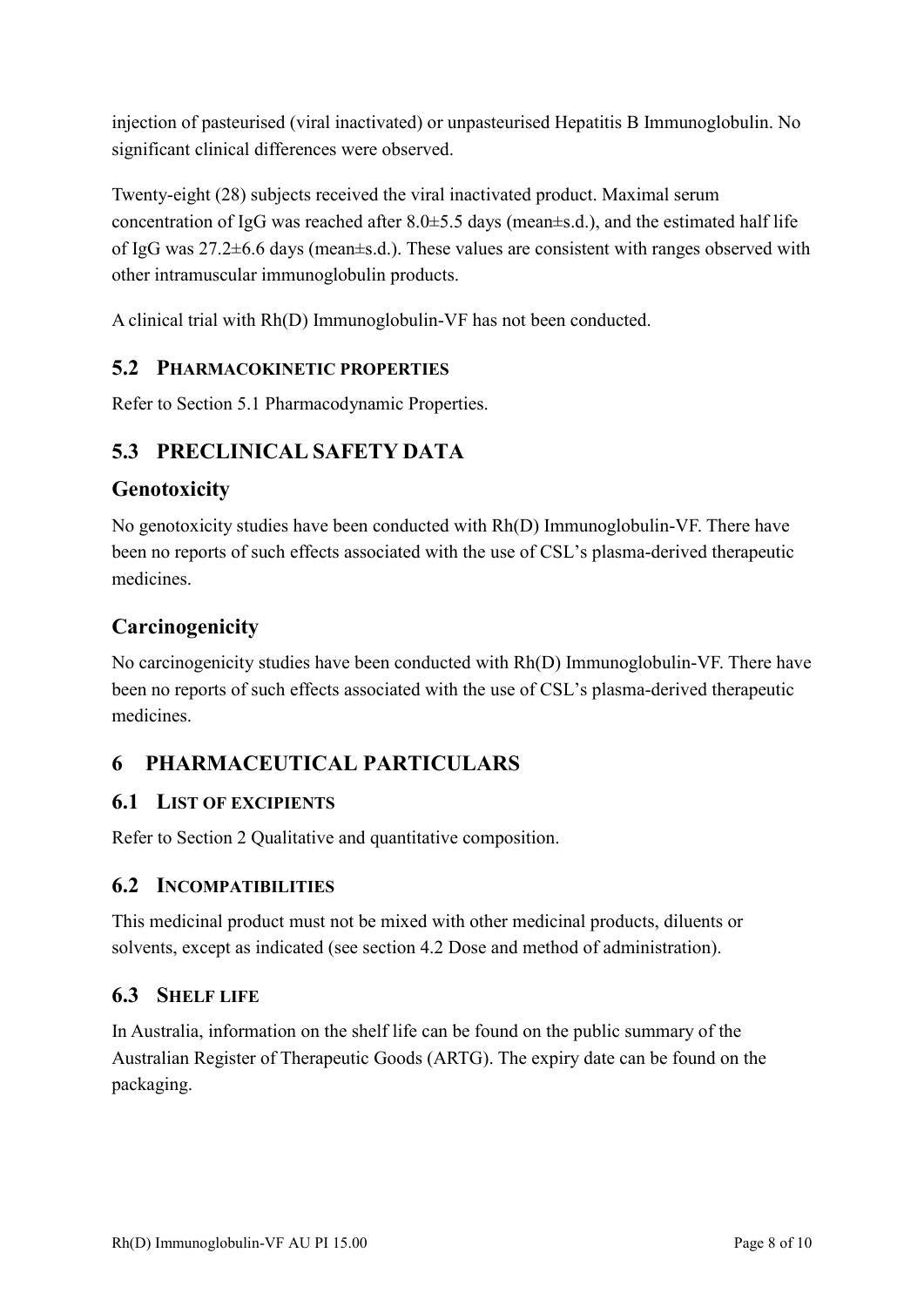#### **6.4 SPECIAL PRECAUTIONS FOR STORAGE**

Store at 2°C to 8°C (Refrigerate. Do not freeze). Protect from light. Do not use after the expiry date shown on the label.

#### **6.5 NATURE AND CONTENTS OF CONTAINER**

Rh(D) Immunoglobulin-VF solution for intramuscular injection is available in single vials containing 625 IU or 250 IU anti-D antibody.

**Note: Supplies of suitable plasma for Rh(D) Immunoglobulin-VF production are scarce. Individuals who have Rh(D) antibodies should be urged to enrol as voluntary blood donors.**

#### **6.6 SPECIAL PRECAUTIONS FOR DISPOSAL**

In Australia, any unused medicine or waste material should be disposed of in accordance with local requirements.

#### **6.7 PHYSICOCHEMICAL PROPERTIES**

#### **Chemical structure**

Not applicable

#### **CAS Number**

None assigned

## **7 MEDICINE SCHEDULE (POISONS STANDARD)**

S4

#### **8 SPONSOR**

CSL Behring (Australia) Pty Ltd ABN 48 160 734 761 189–209 Camp Road Broadmeadows VIC 3047 Australia

### **Distributed by**

Australian Red Cross Lifeblood